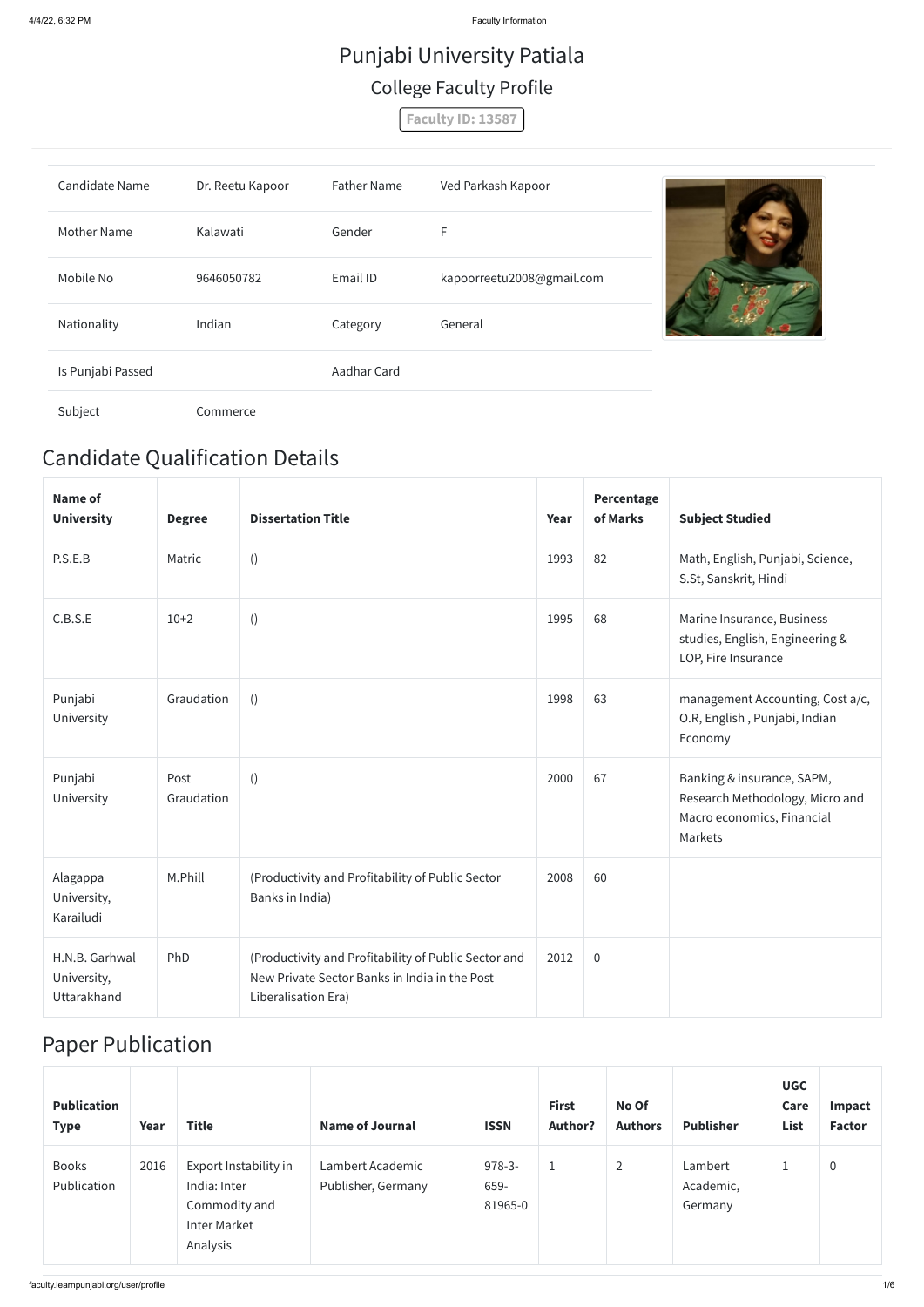| <b>Publication</b><br><b>Type</b> | Year | <b>Title</b> | <b>Name of Journal</b> | <b>ISSN</b> | <b>First</b><br><b>Author?</b> | No Of<br><b>Authors</b> | <b>Publisher</b> | <b>UGC</b><br>Care<br>List | Impact<br><b>Factor</b> |
|-----------------------------------|------|--------------|------------------------|-------------|--------------------------------|-------------------------|------------------|----------------------------|-------------------------|
|-----------------------------------|------|--------------|------------------------|-------------|--------------------------------|-------------------------|------------------|----------------------------|-------------------------|

| <b>Books</b><br>Publication | 2013 | Changing Paradigm<br>of Indian Public<br>Sector Banks:<br>Employee, Branch<br>and Financial<br>Productivity &<br>Profitability                        | Lambert Academic<br>Publisher, Germany                                               | $978-3-$<br>659-<br>44674-0   | $1\,$        | $1\,$          | Lambert<br>Academic<br>Publisher,<br>Germany      | $\mathbf{1}$ | $\boldsymbol{0}$ |
|-----------------------------|------|-------------------------------------------------------------------------------------------------------------------------------------------------------|--------------------------------------------------------------------------------------|-------------------------------|--------------|----------------|---------------------------------------------------|--------------|------------------|
| <b>Books</b><br>Publication | 2013 | Performance<br><b>Appraisal of Public</b><br>and New Private<br>Sector Banks in<br>India: Growth,<br>Efficiency,<br>Productivity and<br>Profitability | Lambert Academic<br>Publisher, Germany                                               | $978-3-$<br>659-<br>38437-0   | $\mathbf{1}$ | $\overline{2}$ | Lambert<br>Academic<br>Publisher,<br>Germany      | $\mathbf{1}$ | $\boldsymbol{0}$ |
| <b>Books</b><br>Publication | 2015 | Financial<br>Management-I                                                                                                                             | R.D. Publications,<br>Jalandhar                                                      | $93 -$<br>84594-<br>$13-X$    | $\mathbf{1}$ | $\overline{4}$ | R.D.<br>Publications,<br>Jalandhar                | $\mathbf{1}$ | $\boldsymbol{0}$ |
| <b>Books</b><br>Publication | 2014 | Financial<br>Management-II                                                                                                                            | R.D. Publications,<br>Jalandhar                                                      | $93 -$<br>84594-<br>$08-3$    | $1\,$        | 4              | R.D.<br>Publications,<br>Jalandhar                | $\mathbf{1}$ | $\pmb{0}$        |
| <b>Books</b><br>Publication | 2014 | <b>Business Finance</b>                                                                                                                               | R.D. Publications,<br>Jalandhar                                                      | $81 -$<br>929543-<br>$2 - 3$  | $\mathbf{1}$ | 4              | R.D.<br>Publications,<br>Jalandhar                | $\mathbf{1}$ | $\boldsymbol{0}$ |
| <b>Books</b><br>Publication | 2015 | <b>Business LAW-I</b>                                                                                                                                 | R.D. Publications,<br>Jalandhar                                                      | $93 -$<br>84594-<br>$25 - 3$  | $\mathbf{1}$ | $\overline{4}$ | R.D.<br>Publications,<br>Jalandhar                | $\mathbf{1}$ | $\boldsymbol{0}$ |
| <b>Book</b><br>Chapter      | 2016 | Role of Teachers in<br>Development of<br>Moral Values: A Non-<br>Parametric Study                                                                     | Globalization, Moral<br>Values and Indian<br>Education'                              | 978-81-<br>932861-<br>$9 - 7$ | $1\,$        | $1\,$          | Ghuman<br>Publication,<br>Sangrur                 | $\mathbf{1}$ | $\boldsymbol{0}$ |
| <b>Book</b><br>Chapter      | 2015 | A Post-Reform<br>Assessment of the<br>Indian Banks:<br>Efficiency and<br>Productivity                                                                 | New Paradigms in<br>Entrepreneurship                                                 | 978-93-<br>80748-<br>84-9     | $\,1\,$      | $\overline{2}$ | Twentyfirst<br>Century<br>Publication,<br>Patiala | $\mathbf{1}$ | $\boldsymbol{0}$ |
| Journal                     | 2014 | <b>Productive Scale</b><br>Efficiency of Indian<br><b>Banks</b>                                                                                       | <b>GGGI Management</b><br>Review, Vol. 4, Issue<br>1, June 2014, pp. 50-54           | 2249-<br>4103                 | $1\,$        | $\overline{2}$ |                                                   | $\mathbf{1}$ | $\boldsymbol{0}$ |
| Journal                     | 2014 | <b>Total Factor</b><br><b>Productivity Growth</b><br>of Indian<br><b>Commercial Banks:</b>                                                            | Indian Management<br>Studies Journal, Vol. 18,<br>No. 1, April 2014, pp. 205-<br>224 | 0974-<br>4355                 | $\mathbf 1$  | $\overline{2}$ |                                                   | 1            | $\overline{0}$   |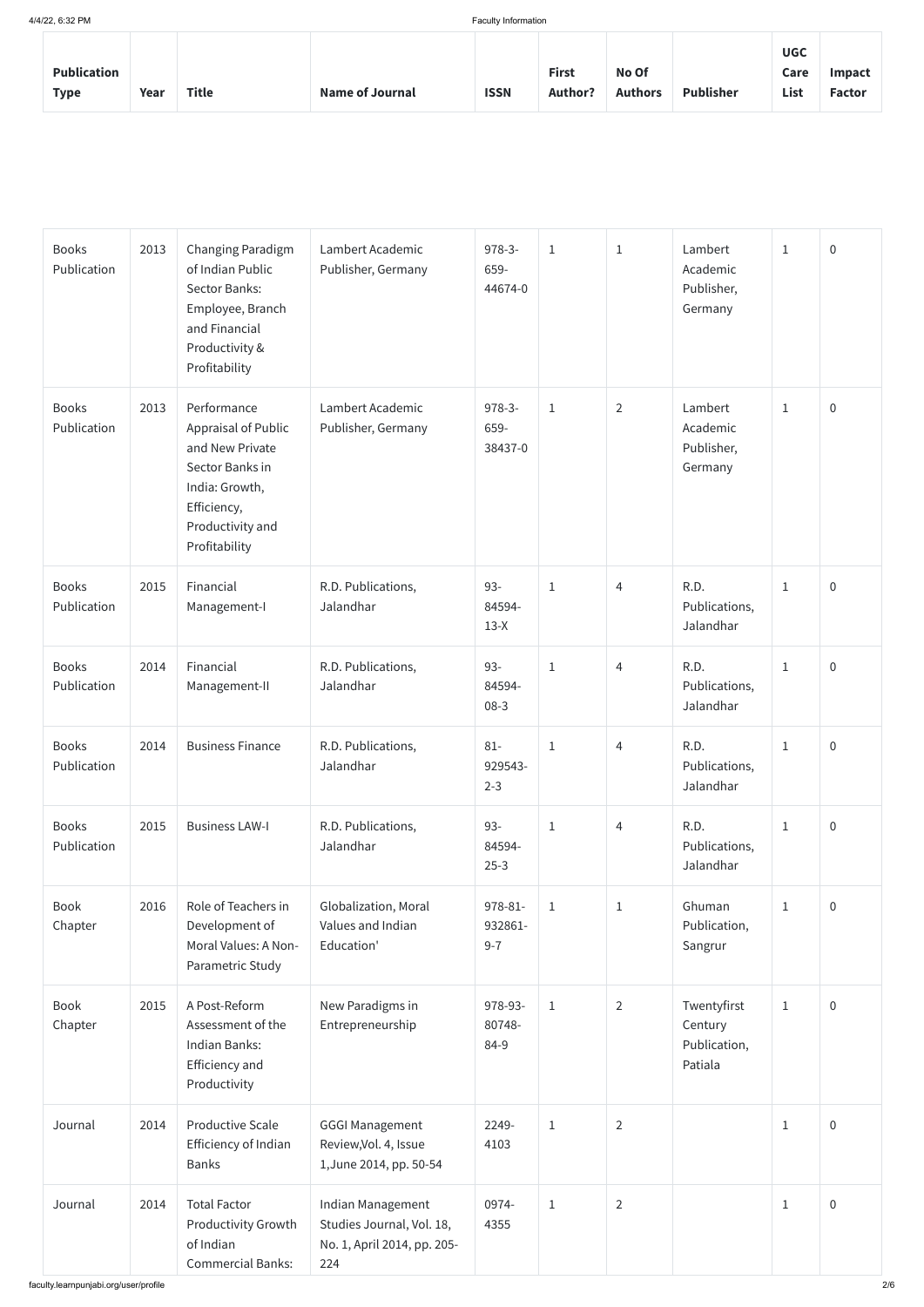|                                               |              | A DEA Approach                                    |                                           |                                  |                  |                         |                                            | <b>UGC</b>   |                                 |
|-----------------------------------------------|--------------|---------------------------------------------------|-------------------------------------------|----------------------------------|------------------|-------------------------|--------------------------------------------|--------------|---------------------------------|
| <b>Publication</b><br>Book<br>Type<br>Chapter | 2014<br>Year | Cybercrime:<br><b>Title</b><br>Stranger is Danger | 'Management and<br><b>Name of Journal</b> | 978-81-<br><b>ISSN<br/>8484-</b> | First<br>Author? | No Of<br><b>Authors</b> | Regal<br><b>Publisher</b><br>Publications, | Care<br>List | <u>l</u> mpact<br><b>Factor</b> |
|                                               |              |                                                   | Contemporary Issues'                      | $303 - 3$                        |                  |                         | New Delhi                                  |              |                                 |

| Journal                     | 2013 | Impact on<br>Profitability of<br><b>Indian Banks</b><br>through Factor<br>Analysis                   | PCMA Journal of<br>Business, Vol. 5, Issue 2 &<br>Vol. 6, Issue 1, June/<br>December, 2013, pp. 102-<br>108 | 0974-<br>9977                 | $1\,$        | $\overline{2}$ | PCMA Journal<br>of Business                             | $\mathbf{1}$ | $\overline{0}$ |
|-----------------------------|------|------------------------------------------------------------------------------------------------------|-------------------------------------------------------------------------------------------------------------|-------------------------------|--------------|----------------|---------------------------------------------------------|--------------|----------------|
| Journal                     | 2013 | Estimating<br>Efficiencies in<br>Indian Banks: A<br>Non-Parametric<br>Approach                       | PIMT-Journal of Research,<br>Vol. 6, No. 1, July-Dec.<br>2013, pp. 17-21                                    | 02278-<br>7925                | $\mathbf{1}$ | $\mathbf{1}$   |                                                         | $\mathbf{1}$ | $\overline{0}$ |
| Journal                     | 2013 | Impact of global<br>financial crisis on<br><b>Indian Banks</b>                                       | <b>IMED Journal of</b><br>Management and Social<br>Research, Vol. 6, No. II,<br>July-Dec. 2013, pp. 30-46   | 0975-<br>8429                 | $\mathbf{1}$ | $\overline{2}$ |                                                         | $\mathbf{1}$ | $\overline{0}$ |
| <b>Book</b><br>Chapter      | 2013 | Search Engines: The<br>Propellers of<br>Information<br>Diffusion                                     | 'Recent Advancements in<br>Technology and<br>Management, pp. 105-115                                        | 978-81-<br>8484-<br>$207 - 4$ | $\mathbf{1}$ | $\overline{2}$ | A publication<br>of Regal<br>Publications,<br>New Delhi | $1\,$        | $\overline{0}$ |
| <b>Book</b><br>Chapter      | 2012 | On-Line Shopping:<br>An Indian<br>Perspective, a Case<br>Study                                       | E-Commerce & Its<br>Applications, pp. 139-146                                                               | 978-93-<br>82246-<br>$72 - 5$ | $\mathbf{1}$ | $\overline{2}$ | <b>Unistar Books</b><br>Pvt. Ltd.,<br>Chandigarh        | $\mathbf{1}$ | $\overline{0}$ |
| <b>Books</b><br>Publication | 2014 | <b>Business Laws-II</b>                                                                              | R.D. Publications,<br>Jalandhar                                                                             | 978-81-<br>929543-<br>$5-6$   | $\mathbf{1}$ | $\overline{4}$ | R.D.<br>Publications,<br>Jalandhar                      | $\mathbf{1}$ | $\mathbf 0$    |
| <b>Book</b><br>Chapter      | 2012 | Performance<br>Management: DEA<br>of Productivity in<br><b>Indian Banks</b>                          | <b>Human Resource</b><br>Management Challenges<br>and Choices (Vol.-I), pp.<br>222-233                      | 978-81-<br>910125-<br>$8 - 3$ | $\mathbf{1}$ | $\overline{2}$ | Desh Bhagat<br>Group of<br>Institutes                   | $1\,$        | $\overline{0}$ |
| Journal                     | 2012 | Malmquist TFP<br>Growth in<br><b>Nationalised Banks</b><br>in India                                  | <b>GGGI Management</b><br>Review, Vol. 2, Issue 2,<br>July-Dec. 2012, pp. 140-<br>149                       | 2249-<br>4103                 | $\mathbf{1}$ | $\overline{2}$ |                                                         | $\mathbf{1}$ | $\overline{0}$ |
| Journal                     | 2012 | <b>Factors Affecting</b><br><b>Bank Profitability:</b><br>An Empirical Study                         | Journal of Accounting<br>and Finance, Vol. 26, No.<br>2, April-September 2012,<br>pp. 25-37                 | 0970-<br>9029                 | $\mathbf{1}$ | $\overline{2}$ |                                                         | $\mathbf{1}$ | $\overline{0}$ |
| Journal                     | 2012 | Profitability of<br><b>Commercial Banks</b><br>after Reforms: A<br>Study of Selected<br><b>Banks</b> | NICE Journal of Business,<br>Vol. 7, No. 1, January-<br>June 2012, pp. 31-41                                | 0973-<br>449X                 | $1\,$        | $\overline{2}$ |                                                         | $\mathbf{1}$ | $\overline{0}$ |
|                             |      |                                                                                                      |                                                                                                             |                               |              |                |                                                         |              |                |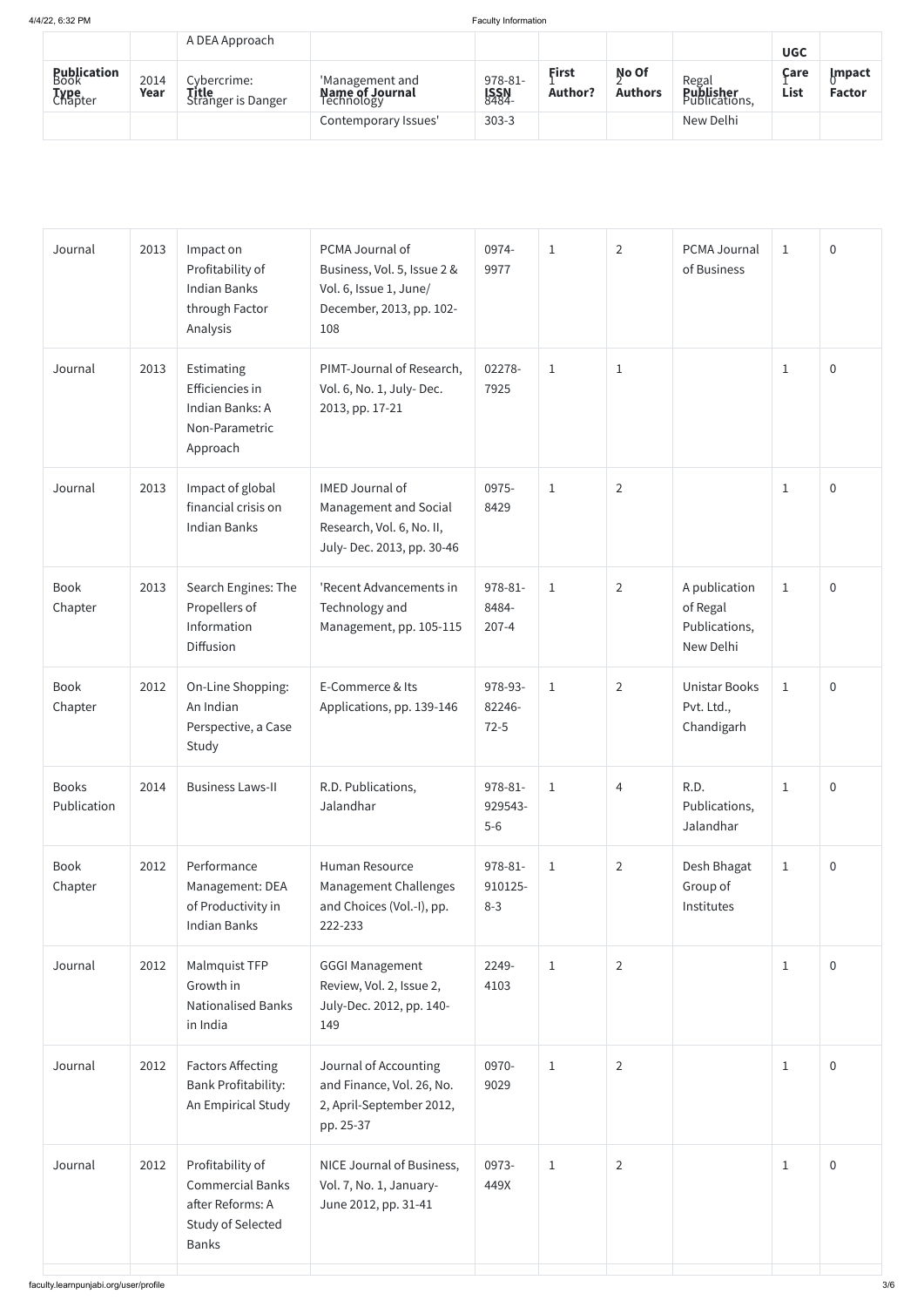| 2015 | <b>Empirical Study of</b> | S.L. et.el., Emerging        | 978-81-                       |             |                         | Nirmal Book             |                  |                            |
|------|---------------------------|------------------------------|-------------------------------|-------------|-------------------------|-------------------------|------------------|----------------------------|
|      | <b>Commercial Banks</b>   | Trends in Corporate          | 8672-                         |             |                         | Agency,                 |                  |                            |
|      | in India-A                |                              | 707-5                         |             |                         | Kurukshetra             |                  | <b>Impact</b>              |
| Year |                           |                              |                               |             |                         |                         |                  | <b>Factor</b>              |
|      | Analysis Approach         |                              |                               |             |                         |                         |                  |                            |
|      |                           | <b>Title</b><br>Multivariate | Management<br>Name of Journal | <b>ISSN</b> | <b>First</b><br>Author? | No Of<br><b>Authors</b> | <b>Publisher</b> | <b>UGC</b><br>Care<br>List |

| Journal                | 2011 | Profitability<br>Analysis: A Study of<br><b>New Private Sector</b><br>Banks in India  | M.M. institute of<br>Management, Maharishi<br>Markandeshwar<br>University, Mullana, Vol. 5,<br>No. 2, Dec. 2011, pp. 119-<br>136 | 0974-<br>7257                 | $1\,$        | $\overline{2}$ |                                           | $\mathbf{1}$ | $\overline{0}$ |
|------------------------|------|---------------------------------------------------------------------------------------|----------------------------------------------------------------------------------------------------------------------------------|-------------------------------|--------------|----------------|-------------------------------------------|--------------|----------------|
| Journal                | 2011 | India's Export<br>Performance in the<br>Liberalised Era                               | Indian Management<br>Studies Journal, Vol. 15,<br>No. 2, October 2011, pp.<br>93-108                                             | 0974-<br>4355                 | $\mathbf{1}$ | $\overline{2}$ |                                           | $\mathbf{1}$ | $\overline{0}$ |
| Journal                | 2011 | <b>Empirical Estimates</b><br>of Trends in<br>Profitability of<br><b>Indian Banks</b> | <b>GGGI Management</b><br>Review, Vol. 1, Issue 2,<br>July-Dec. 2011, pp. 213-<br>223                                            | 2249-<br>4103                 | $\mathbf{1}$ | $\overline{2}$ |                                           | $\mathbf{1}$ | $\overline{0}$ |
| Book<br>Chapter        | 2011 | On-line Shopping: A<br>Growing Trend in<br>India & Worldwide                          | Research & Technology<br>Innovative Ingressions,<br>pp. 267-277                                                                  | 978-81-<br>910125-<br>$6-9$   | $\mathbf{1}$ | $\mathbf{1}$   | Desh Bhagat<br>Group of<br>Institutes     | $\mathbf{1}$ | $\overline{0}$ |
| Journal                | 2011 | <b>Nationalised Banks</b><br>in Liberalisation Era                                    | Indian Management<br>Studies Journal, Vol. 15,<br>No. 1, April 2011, pp. 145-<br>158                                             | 0974-<br>4355                 | $1\,$        | $\overline{2}$ |                                           | $\mathbf{1}$ | $\overline{0}$ |
| Journal                | 2010 | Financial<br>Performance of<br><b>Nationalised Banks</b>                              | NICE Journal of Business,<br>Vol. 5, No. 2, July-<br>December 2010, pp. 67-79                                                    | 0973-<br>449X                 | $\mathbf{1}$ | $\overline{2}$ |                                           | $\mathbf{1}$ | $\overline{0}$ |
| <b>Book</b><br>Chapter | 2010 | Mathematics: A<br>Building Block of<br>The Society                                    | G.S. Samra held at<br>Lyallpur Khalsa College,<br>Jalandhar, November<br>2010, pp. 204-213                                       |                               | $\mathbf{1}$ | $\overline{2}$ | Role of<br>Statistics in<br>Physiotherapy | $\mathbf{1}$ | $\overline{0}$ |
| Journal                | 2010 | Women<br>Entrepreneurs:<br>Rising Sun of the Era                                      | Women in Leadership<br>Roles, pp. 121-132                                                                                        | 978-81-<br>910125-<br>$3 - 8$ | $\mathbf{1}$ | $\overline{2}$ | Desh Bhagat<br>Group of<br>Institutes     | $\mathbf{1}$ | $\overline{0}$ |
| Journal                | 2009 | Performance<br>Appraisal of Public<br><b>Sector Banks</b>                             | Indian Management<br>Studies Journal, Vol. 13,<br>No. 2, October 2009, pp.<br>97-116                                             | 0974-<br>4355                 | $\mathbf{1}$ | $\overline{2}$ |                                           | $\mathbf{1}$ | $\overline{0}$ |
| Journal                | 2009 | Performance<br>Appraisal of New<br><b>Private Sector Banks</b>                        | <b>BVIMR Management Edge,</b><br>Vol. 2, No. 1, January-<br>June 2009, pp. 54-69.<br>DELENG/2007/25437                           |                               | $\mathbf{1}$ | $\overline{2}$ |                                           | $\mathbf{1}$ | $\overline{0}$ |
| Journal                | 2008 | Relative<br>Productivity of New<br><b>Private Sector Banks</b>                        | <b>GNA Journal of</b><br>Management &<br>Technology, Vol. III, No. 1,                                                            | 0974-<br>5726                 | $\mathbf{1}$ | $\overline{2}$ |                                           | $\mathbf{1}$ | $\overline{0}$ |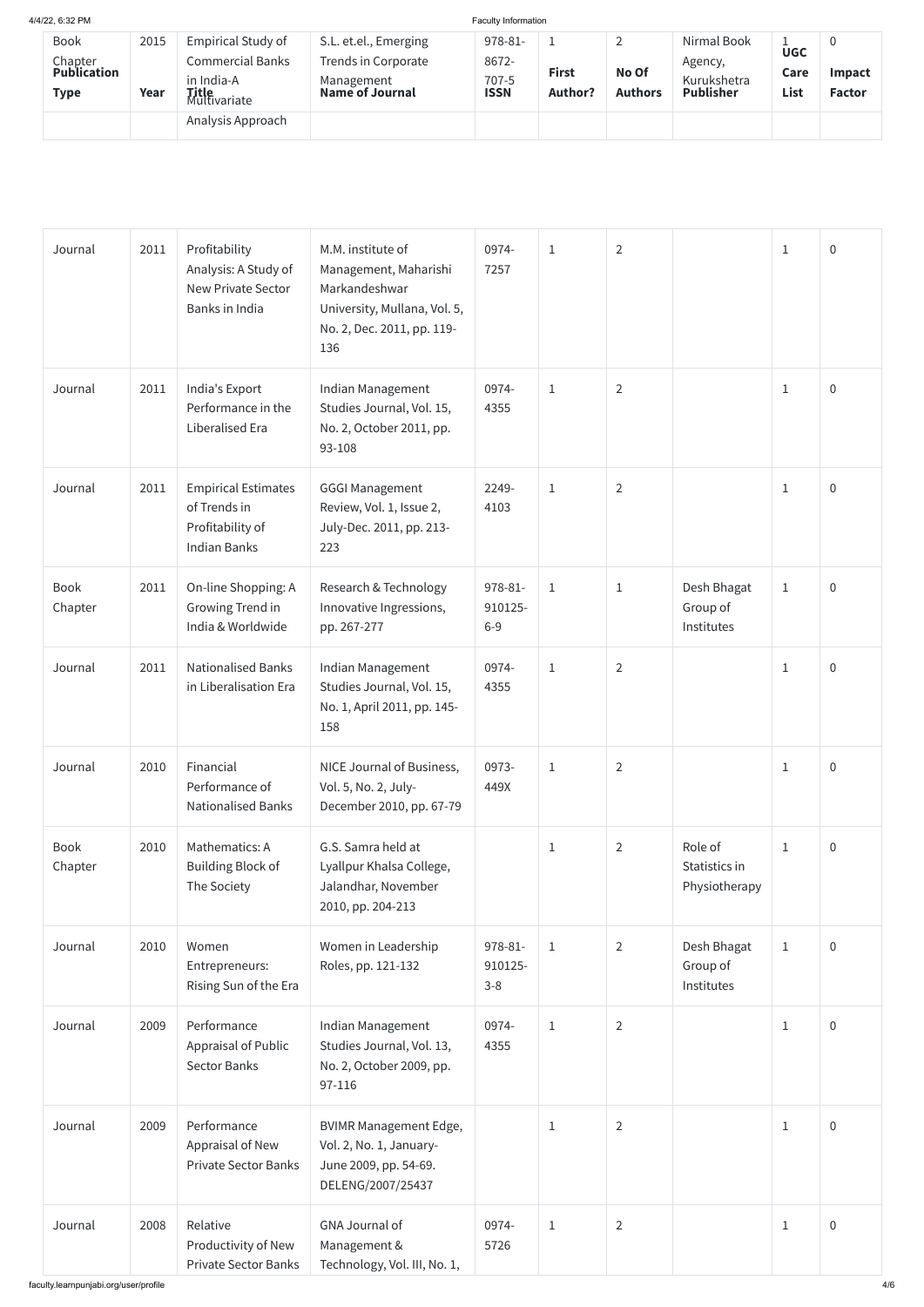|                                   |      | in India | October 2008, pp. 38-50 |             |                                |                         |                  | <b>UGC</b>   |                         |
|-----------------------------------|------|----------|-------------------------|-------------|--------------------------------|-------------------------|------------------|--------------|-------------------------|
| <b>Publication</b><br><b>Type</b> | Year | Title    | <b>Name of Journal</b>  | <b>ISSN</b> | <b>First</b><br><b>Author?</b> | No Of<br><b>Authors</b> | <b>Publisher</b> | Care<br>List | Impact<br><b>Factor</b> |

| Journal | 2008 | Profitability Analysis<br>of New Private<br>Sector Banks in<br>India                    | PIMT Journal of Research,<br>Vol. 1, No. 1, March-<br>August 2008, pp. 35-45.                                                                         |                               | $1\,$        | $\overline{2}$ | $1\,$        | $\boldsymbol{0}$ |
|---------|------|-----------------------------------------------------------------------------------------|-------------------------------------------------------------------------------------------------------------------------------------------------------|-------------------------------|--------------|----------------|--------------|------------------|
| Journal | 2007 | <b>Profitability Analysis</b><br>of Public Sector<br>Banks in India                     | Indian Management<br>Studies Journal, Vol. 11,<br>No. 2, October 2007, pp.<br>167-181                                                                 | 0974-<br>4355                 | $\mathbf{1}$ | $\overline{2}$ | $\mathbf{1}$ | $\overline{0}$   |
| Journal | 2007 | Productivity<br>Analysis of Public<br>Sector Banks in<br>India                          | <b>GUMBAD Business</b><br>Review, Vol. 3, No. 1,<br>January-June 2007, pp.<br>49-68                                                                   | 0973-<br>6158                 | $\mathbf{1}$ | $\overline{2}$ | $\mathbf{1}$ | $\overline{0}$   |
| Journal | 2013 | Importance of<br>Principles in<br><b>Business Ethics</b>                                | Desh Bhagat University,<br>2013, pp. 283-289                                                                                                          | 978-93-<br>83223-<br>$00 - 8$ | $1\,$        | $\overline{2}$ | $\mathbf 1$  | $\overline{0}$   |
| Journal | 2009 | Corporate<br>Governance in<br><b>Banking Sector in</b><br>India: Emerging<br>Challenges | Disha Journal of<br>Management, Vol. 3, July-<br>September 2009, pp. 84-<br>91                                                                        |                               | $\mathbf{1}$ | $\overline{2}$ | $\mathbf 1$  | $\overline{0}$   |
| Journal | 2007 | Productivity and<br>Profitability of<br><b>Public Sector Banks</b>                      | The Icfai University Press,<br>Vol. VII, Issue 5, May 2007,<br>pp. 46-51                                                                              | 0972-<br>5121                 | $\mathbf{1}$ | $\overline{2}$ | $\mathbf{1}$ | $\overline{0}$   |
| Journal | 2006 | Mergers and<br>Acquisitions in<br>Indian Banking<br>Sector: Emerging<br>Trends          | RIMT Journal of Strategic<br>Management &<br>Information Technology,<br>Vol. 3, No. 1 and 2,<br>January-June 2006, pp.<br>101-106.<br>PUNENG/04/12247 |                               | $\mathbf{1}$ | $\overline{2}$ | $\mathbf{1}$ | $\overline{0}$   |

### Candidate Employement Record

| <b>College</b>                                   | Date Of<br><b>Joining</b> | Date of<br>Approval | Date of<br><b>Leaving</b> | <b>Employement</b><br><b>Type</b> | <b>Designation</b>    | Approval<br><b>Notification</b><br><b>No</b> | <b>Other</b><br><b>Institute</b><br><b>Name</b> | <b>Monthly</b><br><b>Salary Last</b><br><b>Drawn</b> |
|--------------------------------------------------|---------------------------|---------------------|---------------------------|-----------------------------------|-----------------------|----------------------------------------------|-------------------------------------------------|------------------------------------------------------|
| Other                                            | $2000 -$<br>$08 - 10$     | $0000 - 00 -$<br>00 | 2001-<br>03-31            | Contracual                        | Assitant<br>Professor |                                              |                                                 | 6000                                                 |
| Other                                            | $2001 -$<br>08-28         |                     | $2001 -$<br>12-08         | Adhoc                             | Assitant<br>Professor |                                              |                                                 | 6000                                                 |
| Government Bikram College<br>of Commerce Patiala | $2001 -$<br>$12 - 12$     |                     |                           | Part Time                         | Assitant<br>Professor |                                              |                                                 | 53465                                                |